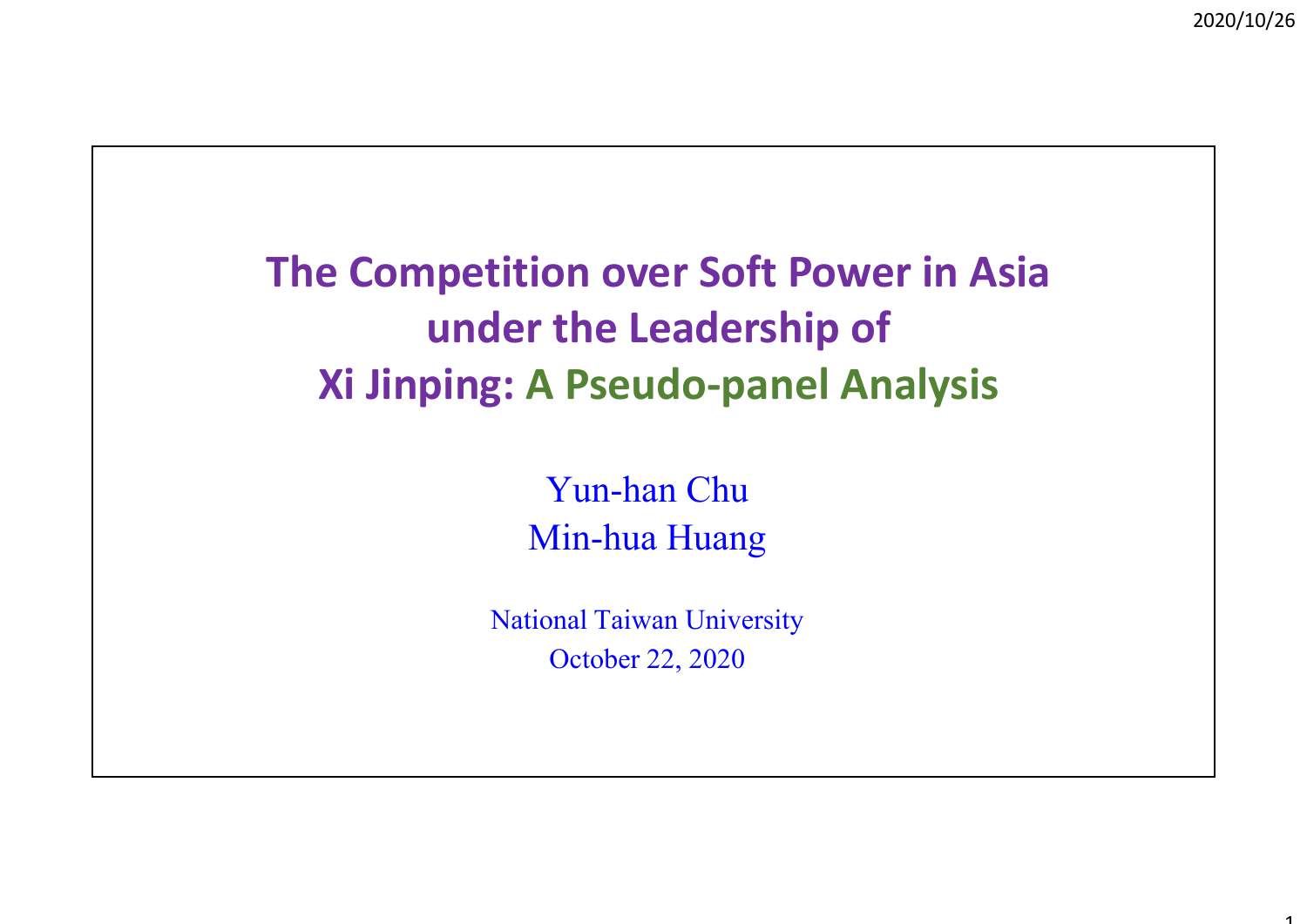## Background

 This study investigates factors that determine how citizens in Asia evaluate China's influence during the Xi Jinping era.

- In particular, it assesses whether China's deployment of "hard power" has reinforced or inadvertently compromised and even contradicted its effort to upgrade its "soft power".
- The study also evaluates the relative explanatory power of <sup>a</sup> number of hypotheses regarding how subjective perceptions are related to favorable or unfavorable views of China's influence in Asia.
- We also examine whether there has been <sup>a</sup> structural change during the transition from Obama to Trump.

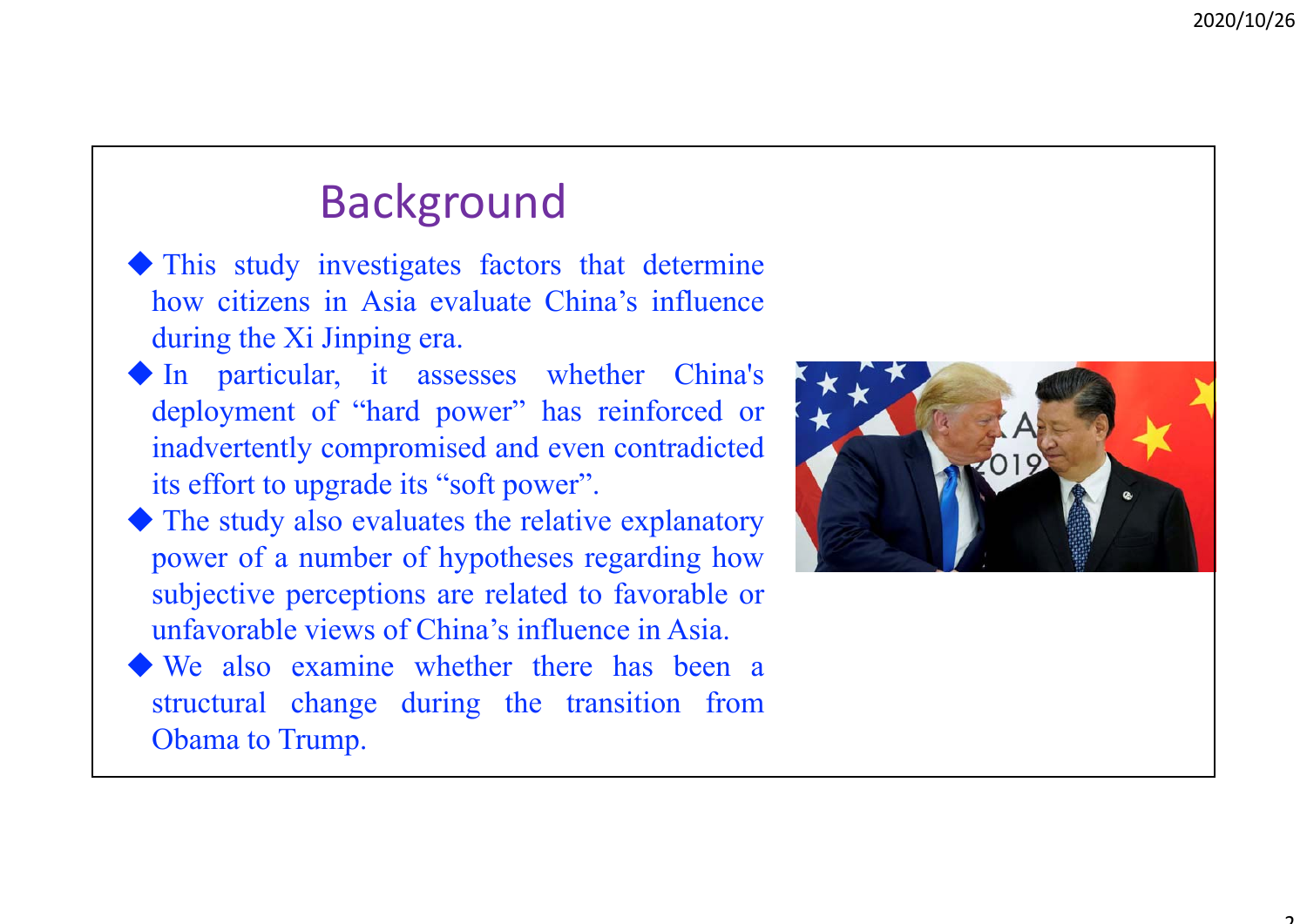## Outline

- $\Box$  Motive Conflicting behavioral pattern of China's public diplomacy
- Research Question What factors matter more to the recipient's perception.
- **Hypotheses:** 
	- 1. Change of foreign policy (China under Xi, U.S. under Trump)
	- 2. Hard-power factors (East China Sea dispute, South China Sea dispute)
	- 3. Globalization (economic globalization, social globalization)
	- 4. Socioeconomic perception (economic benefits, social status)
	- 5. Regime evaluation (China's level of democracy, U.S.'s level of democracy)
	- 6. Liberal values (liberal democratic orientation, perferability of democracy)
	- 7. International relations (bandwagoning, Chinese model of development)
- Methodology ─ Three Waves of ABS, Natural experimental, Pseudo-panel analysis
- $\Box$  Findings:
	- $\triangleright$  Territorial disputes, economic opportunity and political values matter consistently
	- Trumpism triggers a structural change: eclipse of America's democratic edge; the "attractiveness" of Chinese model emerges as an important factor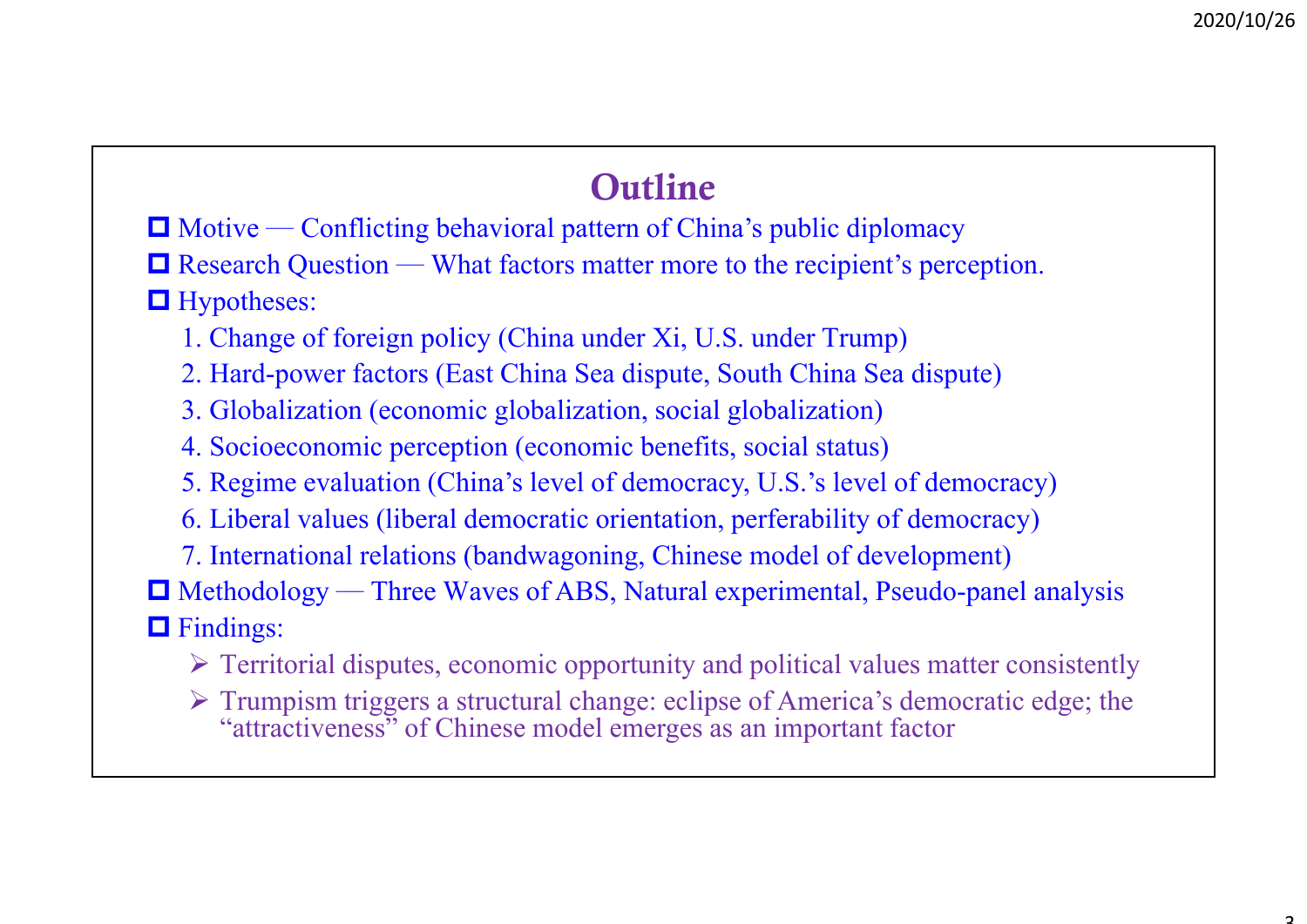## Asian Barometer Survey

The Asian Barometer Survey fills up an important void in our understanding of the dynamics of the competition over soft power in Asia and implications for policy makers.



- It was administered in fifteen Asian countries and territories on the basis of country-wide<br> probability sampling and face-to-<br>face interview.
- It can answer to what extent China's growing economic<br>influence and its investment in public diplomacy might have been translated into greater soft power and how Xi's more assertive and ambitious foreign policy might have hampered its effort to prop up China's image in the region.

www.asianbarometer.org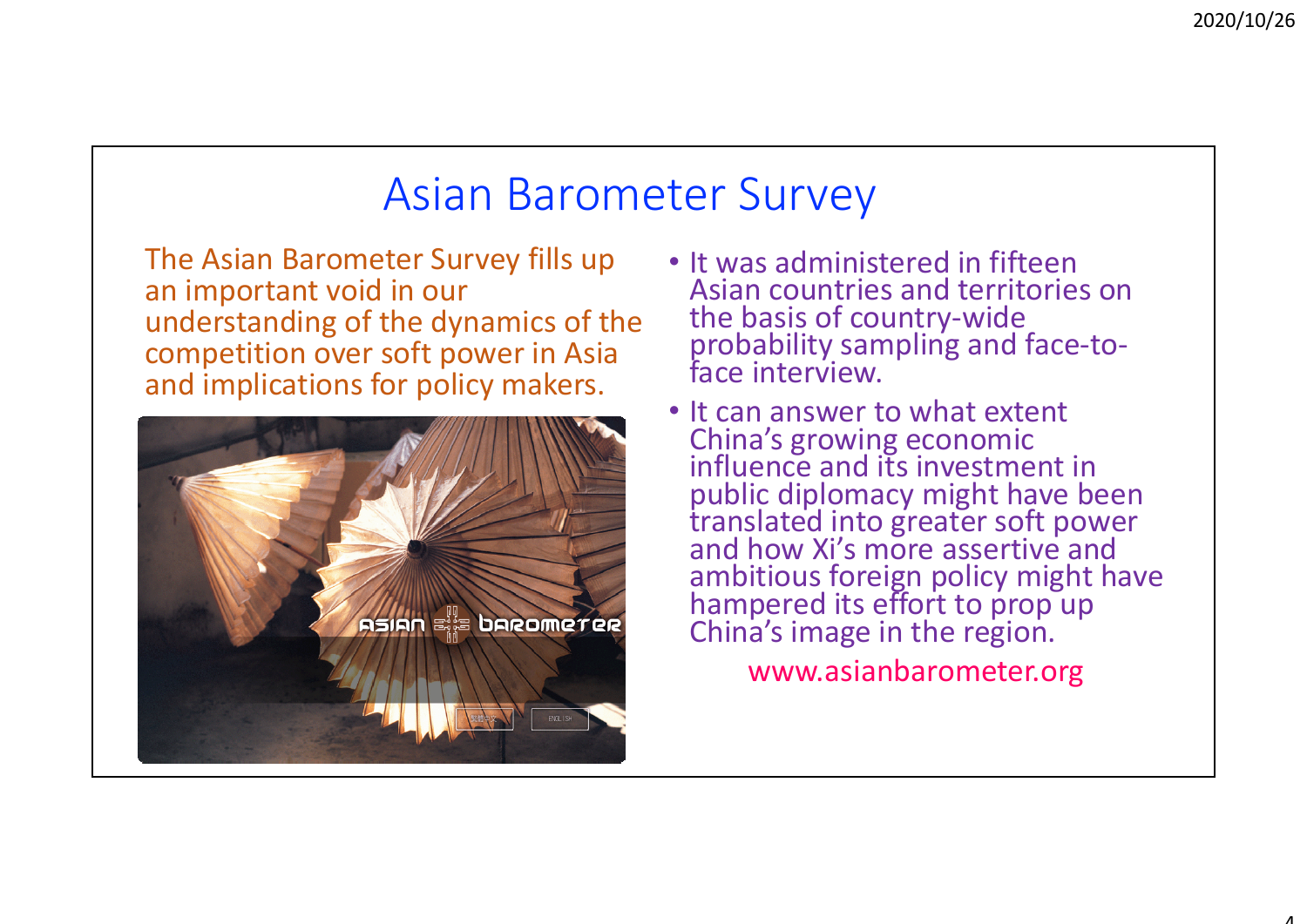| <b>Asian Barometer Survey Schedules (3rd-5th)</b> |  |  |  |
|---------------------------------------------------|--|--|--|
|---------------------------------------------------|--|--|--|

| Code<br><b>Country</b> |                  | <b>Wave 3</b> |             | <b>Wave 4</b> |             | <b>Wave 5</b>  |             |
|------------------------|------------------|---------------|-------------|---------------|-------------|----------------|-------------|
|                        |                  | Period        | Sample Size | Period        | Sample Size | Period         | Sample Size |
| $\mathbf{1}$           | <b>Japan</b>     | 2011.12       | 1880        | $2015.1 - 2$  | 1000        | 2019.7-10      | 1045        |
| $\overline{2}$         | <b>Hong Kong</b> | 2012.9        | 1207        | 2016.2-3      | 1000        |                |             |
| $\overline{3}$         | <b>Korea</b>     | 2011.5        | 1207        | 2015.10-12    | 1200        | 2019.5-7       | 1268        |
| $\overline{4}$         | <b>China</b>     | 2011.7-10     | 3473        | 2015.7-2016.2 | 4217        | 2019.7-12      | 4941        |
| 5                      | Mongolia         | 2010.4-5      | 1210        | 2014.6-9      | 1228        | 2018.7-8       | 1284        |
| 6                      | the Philippines  | 2010.3        | 1200        | 2014.7        | 1200        | 2018.12        | 1200        |
| $\overline{7}$         | <b>Taiwan</b>    | 2010.1-2      | 1592        | 2014.6-10     | 1657        | 2018.7-2019.1  | 1259        |
| 8                      | <b>Thailand</b>  | 2010.8-12     | 1512        | 2014.8-10     | 1200        | 2018.12-2019.2 | 1200        |
| 9                      | <b>Indonesia</b> | 2011.5        | 1550        | 2016.1        | 1550        | 2019.7         | 1540        |
| 10                     | <b>Singapore</b> | 2010.4-8      | 1000        | 2014.10.-12   | 1039        | 2020.7-9       | 1002        |
| 11                     | <b>Vietnam</b>   | 2010.9-10     | 1191        | 2015.9-10     | 1200        | 2018.6-7       | 1200        |
| 12                     | <b>Cambodia</b>  | 2012.2-3      | 1200        | 2015.10-11    | 1200        |                |             |
| 13                     | <b>Malaysia</b>  | 2011.10-11    | 1214        | 2014.9-11     | 1207        | 2019.4-5       | 1237        |
| 14                     | <b>Myanmar</b>   |               |             | $2015.1 - 3$  | 1620        | 2019.9-10      | 1627        |
| 15                     | <b>Australia</b> |               |             |               |             | 2018.10-2019.1 | 1630        |
| 18                     | India            |               |             |               |             | 2019.11        | 5318        |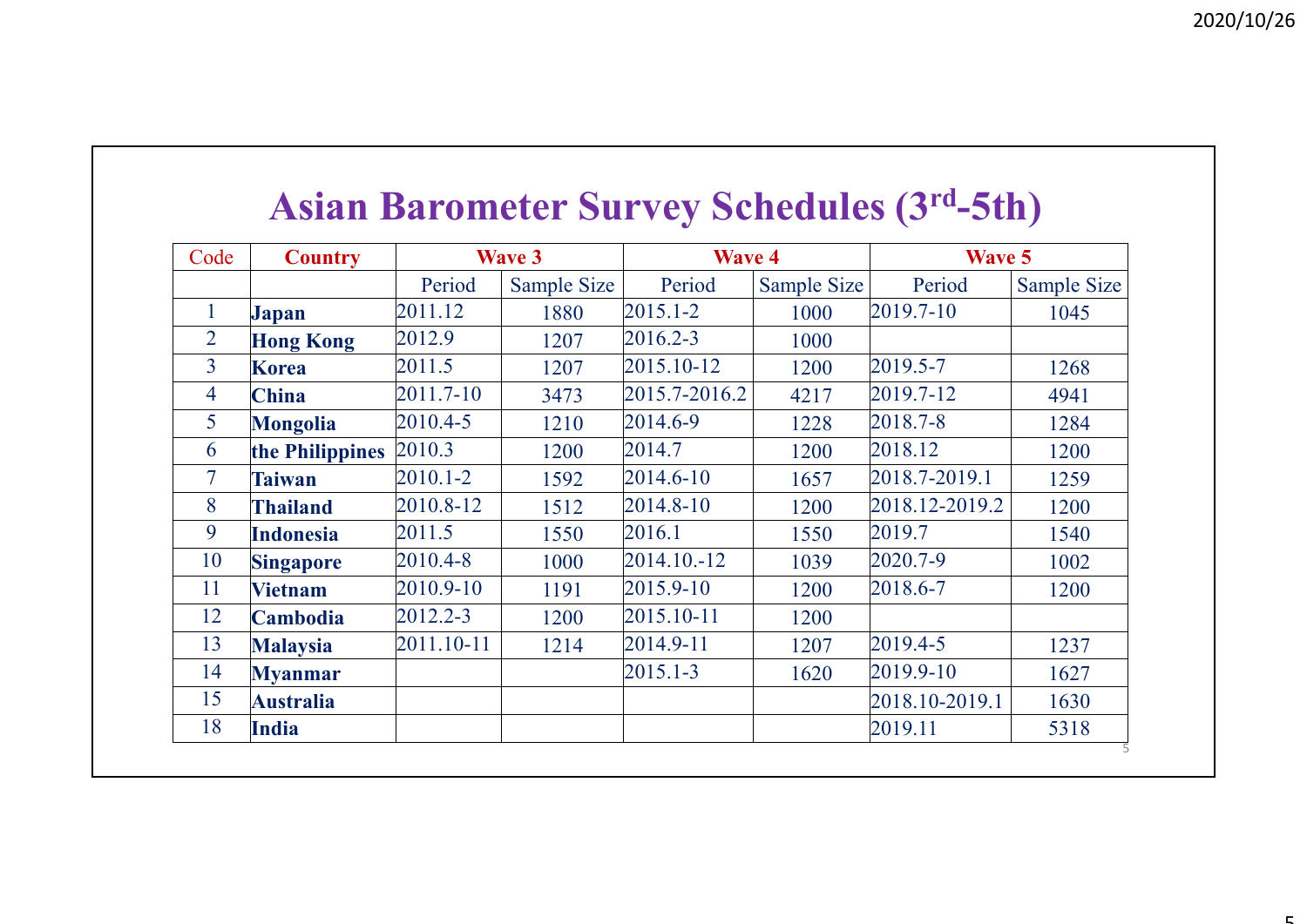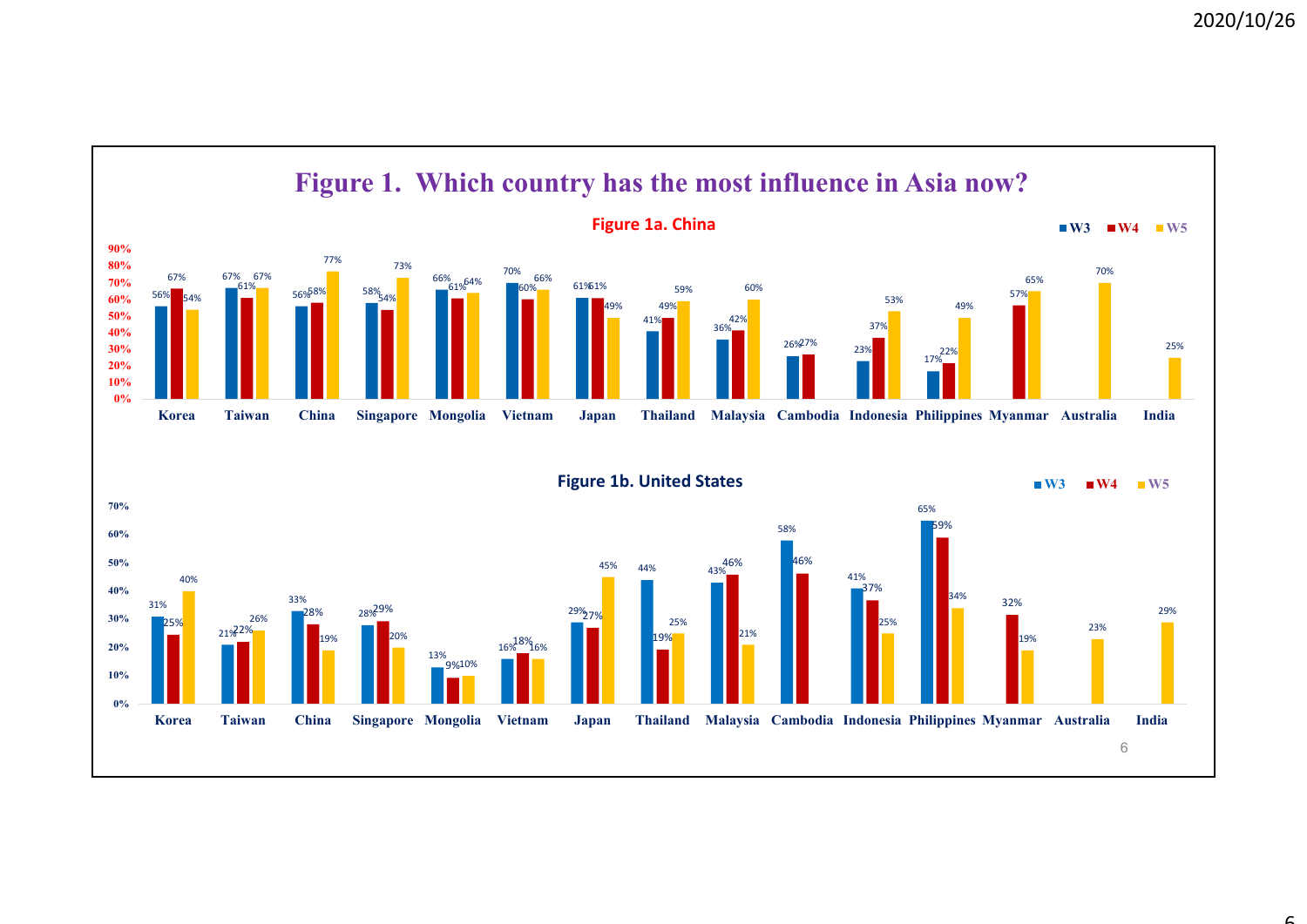